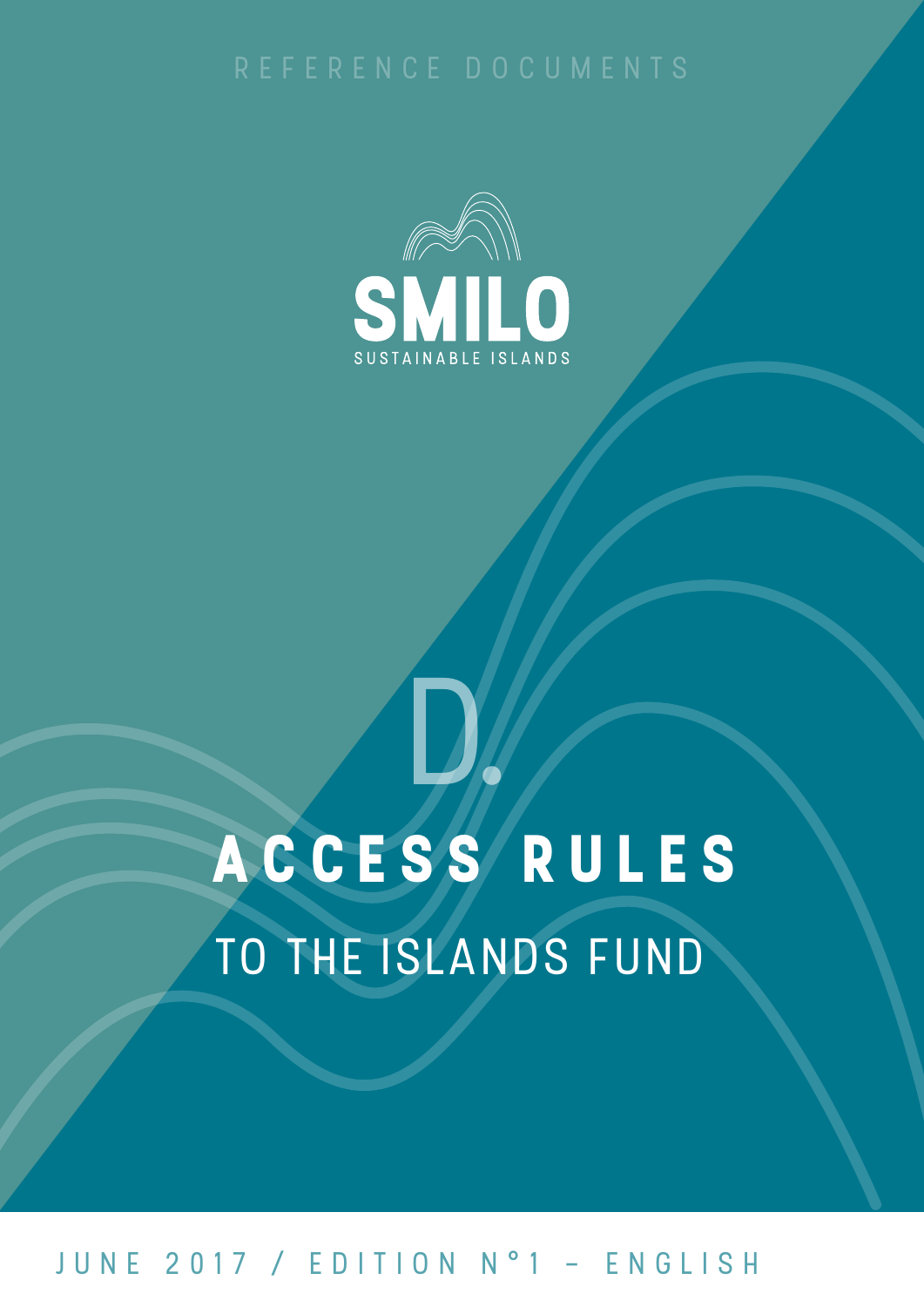## **RULES FOR ACCESS T O T H E I S L A N D S F U N D**

The Fund is intended to support and help implement specific actions on the island with the aim of achieving certain strategic objectives of the island's Strategic Plan from the Diagnosis validated by the Island Committee.

### **A - E li g i b le p ro j ect leaders**

The Islands Fund is accessible to island stakeholders & institutions who are members of the Island Committee - or the Island Committee itself, if it has the legal identity and the administrative and financial capacities required.

Several members of the Island Committee can unite to suggest joint operations. In this case, the member in charge of the technical and financial monitoring of the operation must be clearly identified, as well as the responsibilities and commitments of each member to ensure the operation runs smoothly.

The project leader(s) must:

- Have a legal status allowing them to receive and manage grants, with the possible support of the other members of the Island Committee;
- Be able to provide accounting and identify its sources of passed funding;
- Have proven experience in field and project management;

• Be able to prove the completion of effective measures since their creation, and/or present minutes of general meetings;

• Have recognised skills in the chosen field(s): conservation of biodiversity and ecosystems (terrestrial or marine), water, energy, or waste management, enhancing natural and landscape heritage, fight against climate change, community development and income-generating activities, etc.

The choice of the project leader, and the project itself, must be validated by the Island Committee. The application will have to be signed by the representative of the Island Committee as well as the project leader.